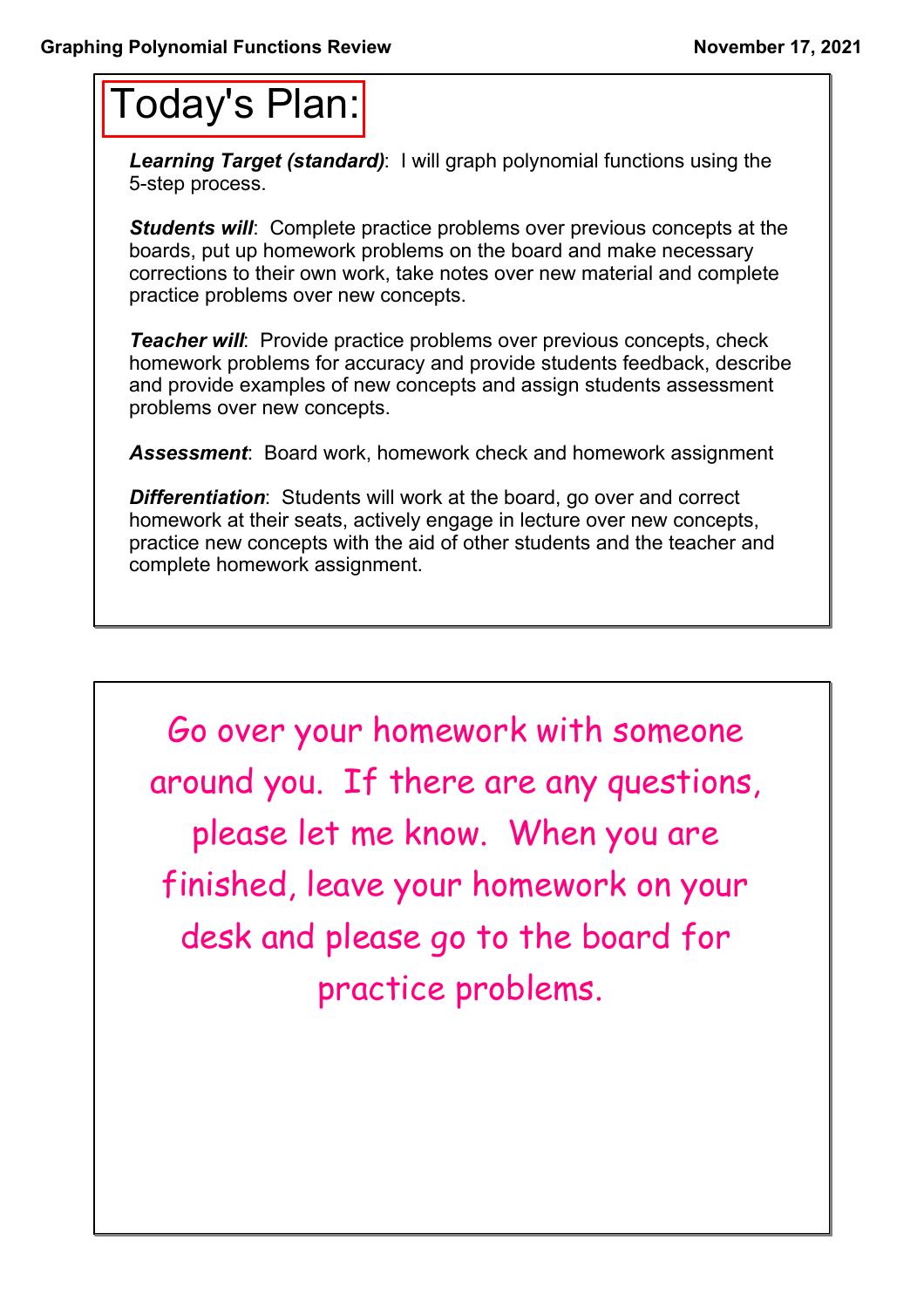For each polynomial, tell the degree, the MTP, the zeros and their multiplicity and whether the graph will cross or touch the x-axis at the zero, and the EB function with the behavior.

$$
f(x) = -2(4x-1)^{3}(-x+2)^{5} - 2.64x^{3} - x^{5}
$$
  
degree: 8  
MTP: 7  
Zeros:  $x = \frac{1}{4}$  mult. 3  $\rightarrow$  Crosss x-axis  
 $x = 2$  mult. 5  $\rightarrow$  cross as x-axis  
EB:  $f(x)=|28x^{8}$   
UP on U<sup>2</sup>+  
UP on Tight

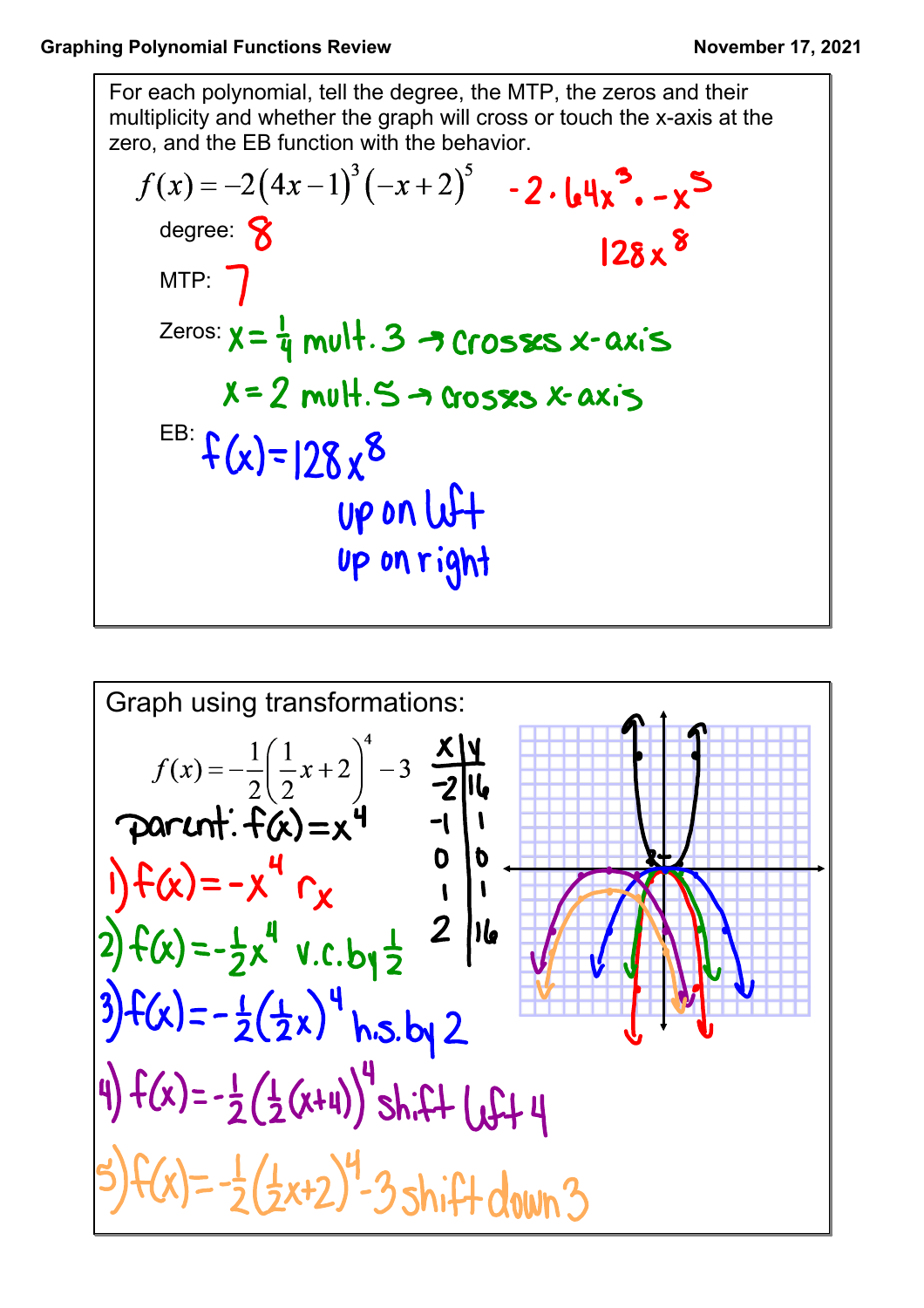## Graphing Polynomial Functions Review **November 17, 2021**